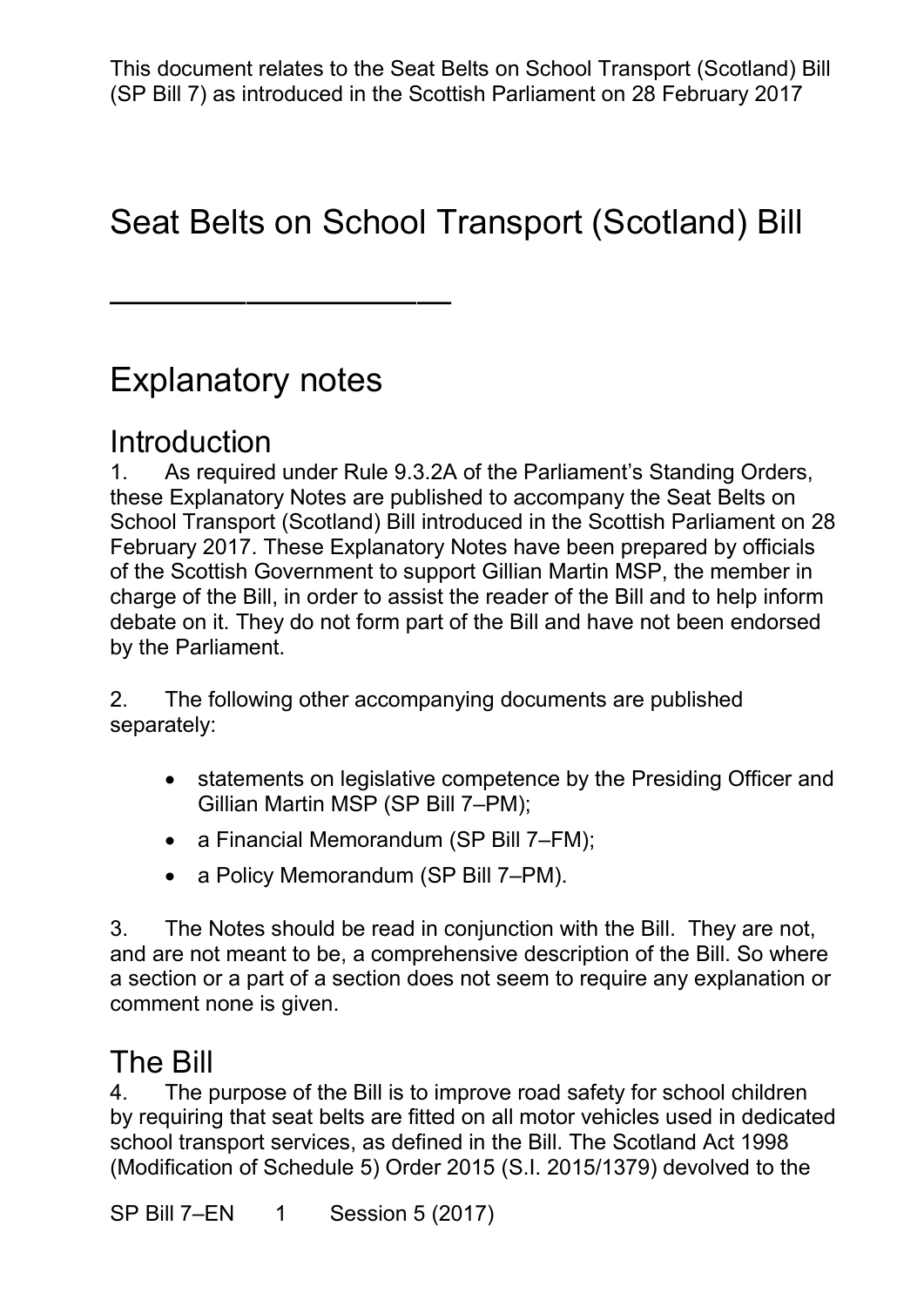of motor vehicles which are used to transport pupils to and from school. Scottish Parliament the legislative competence to regulate the description

 5. However, the setting of technical standards for the construction or equipment of such vehicles, different from any such standards that 1988 remains reserved, as per Schedule 5 Part II Head E of the Scotland legislative competence. This includes the law on the wearing of seat belts, Regulations 1993 (S.I. 1993/176). ordinarily apply under existing UK law, was not devolved by the 2015 Order. In addition, the rest of the subject-matter of the Road Traffic Act Act 1998, and so both areas are outside the Scottish Parliament's which is currently contained in the Motor Vehicles (Wearing of Seat Belts)

### Commentary on sections

 Section 1 – Duty to ensure seat belts fitted on dedicated school transport services

 education authorities, the managers of grant-aided schools and the proprietors of independent schools – to ensure that seat belts are fitted to school transport service (i.e. one belt per pupil). 6. This section imposes a duty on "school authorities" – that is, every passenger seat in every motor vehicle which is used in a dedicated

 7. The framing of the duty includes both vehicles that a school authority owns and directly provides for such a service and also vehicles which are indirectly provided via contractual arrangements with a third party transport operator, something which is very common in practice with education authorities in particular.

 8. In order to fulfil the duty imposed by this section a school authority which does not currently use vehicles with seat belts for such provision alternatively, to use, or contract for the use of, vehicles that already have seat belts fitted. would have the option of choosing to "retrofit" vehicles itself – or

Section 2 – Meaning of "dedicated school transport service" 9. This section defines "dedicated school transport service" for the purposes of the Bill.

 educational establishment where they receive primary or secondary 10. This means transport services which carry pupils to and/or from any education. There are situations where pupils begin or end the school day at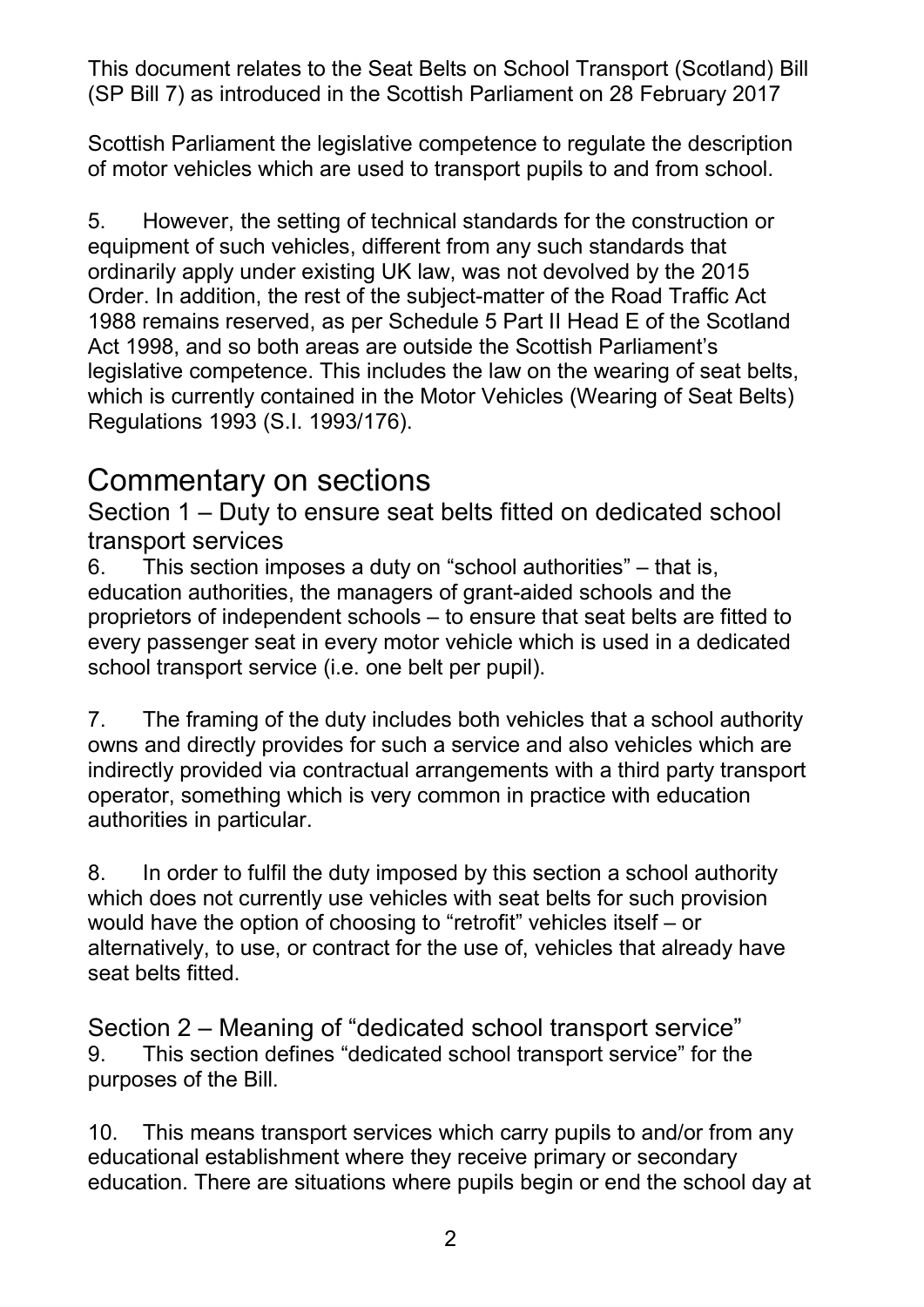an institution at which they are not registered – for instance to take certain classes which are not offered at their own school – and this would be covered by the definition.

 11. However, since the definition refers to the "sole purpose" of the falls within the definition its essential purpose must be considered. For both members of the general public as well as school children, even if in practice the service carries mainly school children, would be excluded from the ambit of the Bill. transport service being to carry pupils, in determining whether a service example, a transport service which is provided for the purpose of carrying

Section 3 – Meaning of other key terms

12. This section defines other key terms that appear in the Bill.

 13. The definition of "motor vehicle" is imported from section 185 of the Road Traffic Act 1988, i.e. "a mechanically propelled vehicle intended or adapted for use on roads". The 1988 Act was the source from which legislative competence was devolved in the express terms of the 2015 Order mentioned in paragraph 4 above.

 14. The definition of "school authority" is a tripartite one, comprising Local Government etc. (Scotland) Act 1994), the managers of grant-aided schools and the proprietors of independent schools – thus all three kinds of school in Scotland are covered by the Bill. Those and other terms in the Bill which appear in the Education (Scotland) Act 1980 are collated in subsection (2) of this section. education authorities (i.e. local authorities constituted under section 2 of the

 15. The effect of the definition of "seat belt" is simply to apply the existing UK law on the requirements for the types and design of seat belts that must be fitted in different classes of motor vehicles. This application without alteration is made necessary by the technical standards restriction on legislative competence mentioned in paragraph 4 above. The existing UK law is contained in the Road Vehicles (Construction and Use) Regulations 1986 (S.I. 1986/1078) ("the 1986 Regulations"), which were respectively made and amended under the two powers in the Road Traffic Acts referred to in the definition of "seat belt" in section 3 here.

 16. Regulation 47 of the 1986 Regulations sets out the range of options for which kind of seat belt must be fitted in particular classes of vehicle.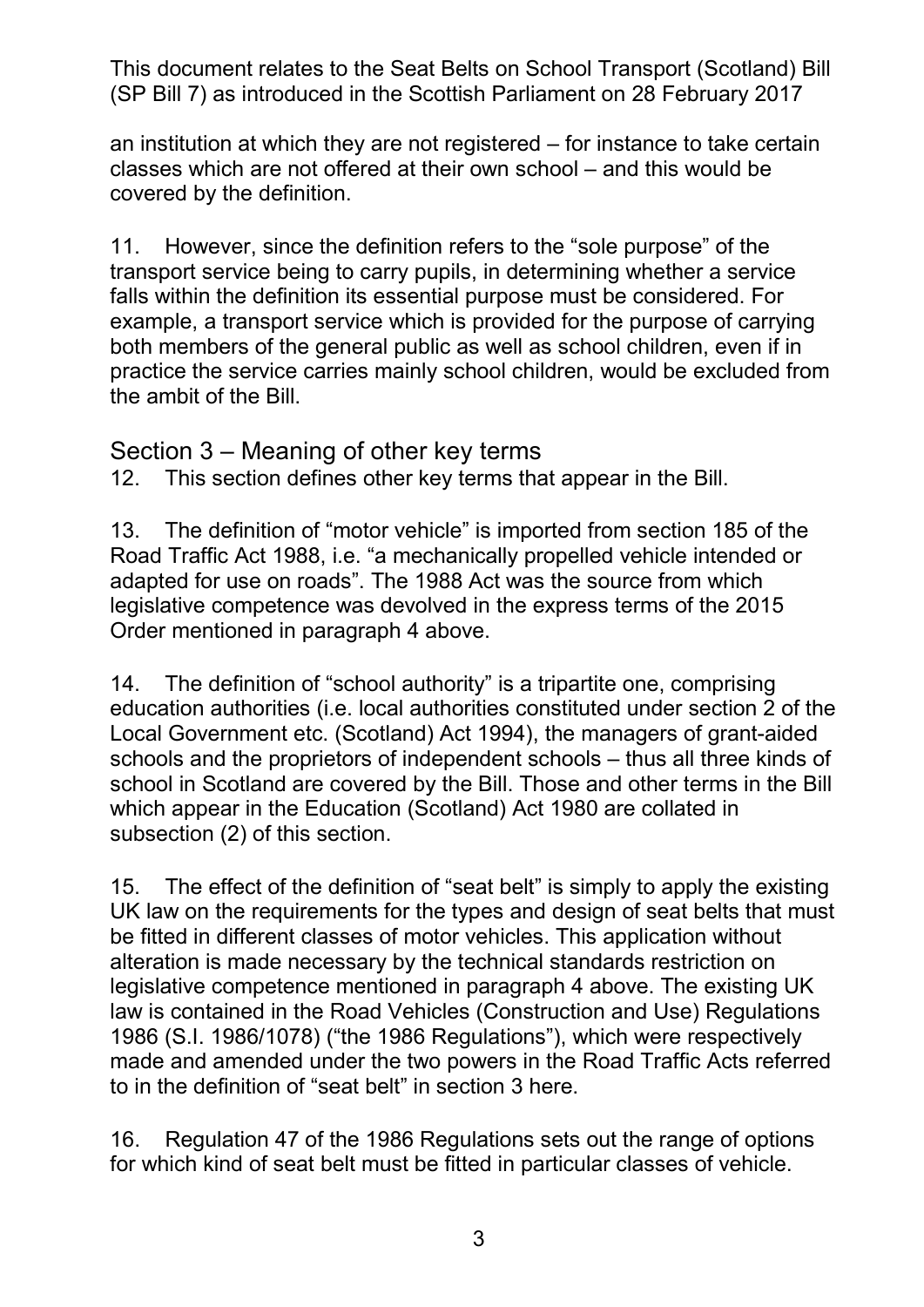reel belts are specified as a type of three-point belt, and retractable lap belts as a type of lap belt. The 1986 Regulations also prescribe detailed technical requirements for the construction, installation and maintenance of seat belts, requirements which are not reproduced in the Bill but represent the relevant law currently in force. There are four main kinds that appear in Regulation 47: three-point belts, lap belts, child restraints and disabled person's belts. In addition, inertia

### Section 4 – Annual compliance statement

 the duty relating to seat belts imposed by section 1 of the Bill. Subsection (2) sets out what information the statement must contain. 17. Subsection (1) of this section imposes a self-reporting duty on school authorities, who must prepare an annual statement of their compliance with

 and subsection (3)(b) leaves the form of publication open to individual 18. Subsection (3)(a) prescribes the timing of publication of the statement school authorities.

#### Section 5 - Commencement

 19. Subsection (1) of this section provides that this section and sections 2, 3 and 6 come into force on the day after Royal Assent. The remainder of the Bill, once enacted, comes into force on the day or days appointed by the Scottish Ministers in regulations made under subsection (2).

 may also include transitional, transitory or saving provision. It should be the duty in section 1 to be brought into force for primary school children at the start of one school year and for secondary school children at the start of 20. Subsection (3)(a) provides that these commencement regulations noted that these aspects are not substantive powers but are dependent on commencement. Subsection (3)(b) provides that the regulations may appoint different days for different purposes. For instance this would allow another.

### Section 6 - Short title

 21. This section provides that the Bill, once enacted, will be referred to as the Seat Belts on School Transport (Scotland) Act 2017.